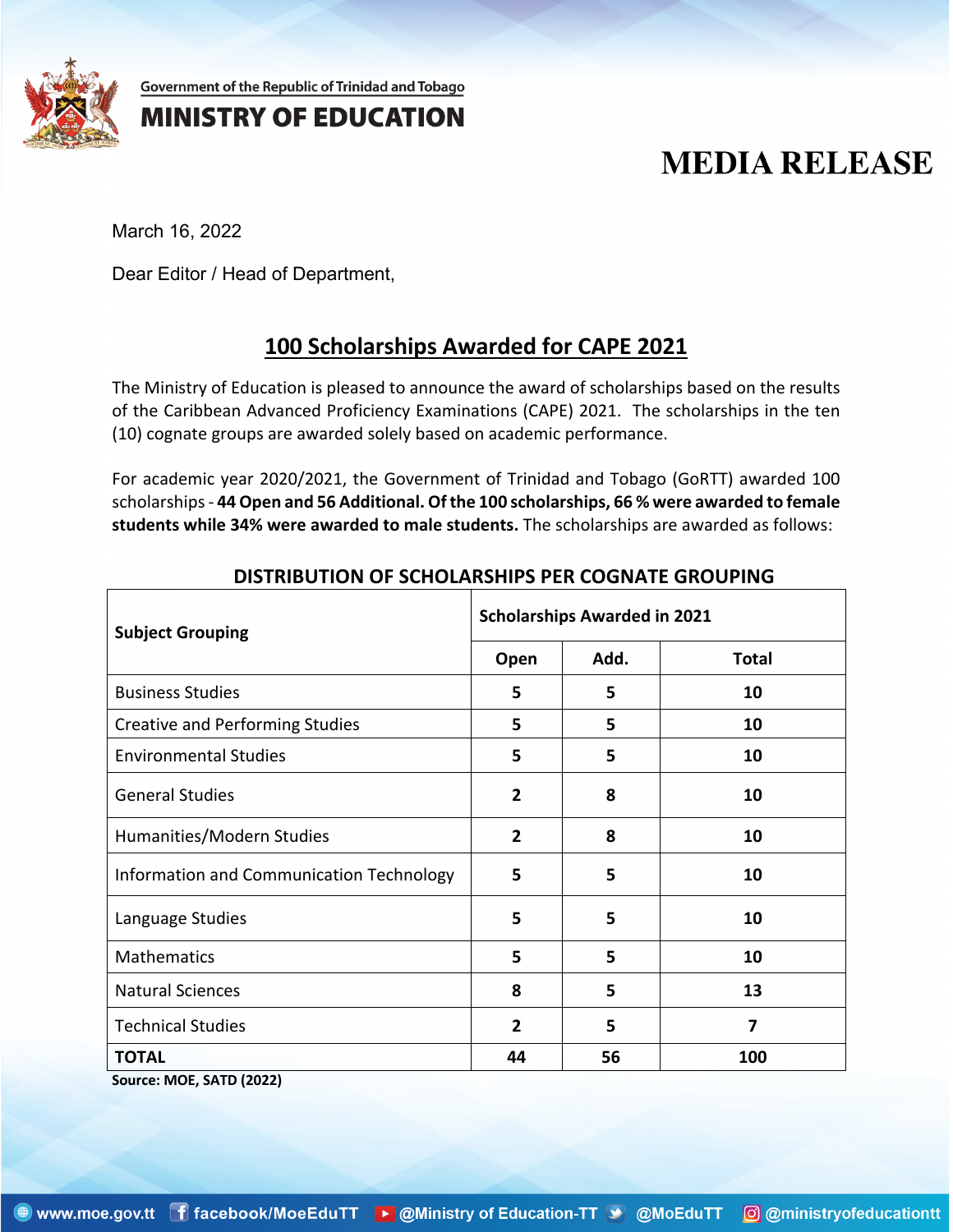A more detailed breakdown of the 2021 scholarships awarded by school is as follows:

| <b>Name of School</b>               | <b>Total</b>   | Open           | <b>Additional</b> |
|-------------------------------------|----------------|----------------|-------------------|
| A.S.J.A Girls College, San Fernando | 4              | $\mathbf{1}$   | 3                 |
| Bishop Anstey & Trinity College     | $\overline{4}$ | 3              | $\mathbf{1}$      |
| <b>East Sixth Form</b>              |                |                |                   |
| <b>Bishop Anstey High School</b>    | $\mathbf{1}$   | $\mathbf{1}$   |                   |
| Bishop High School, Tobago          | $\mathbf{1}$   |                | $\mathbf{1}$      |
| <b>Fatima College</b>               | 6              | $\overline{2}$ | 4                 |
| <b>Hillview College</b>             | $\overline{7}$ | $\overline{1}$ | 6                 |
| <b>Holy Faith Convent, Couva</b>    | $\overline{2}$ |                | $\overline{2}$    |
| Holy Faith Convent, Penal           | $\overline{2}$ | $\overline{2}$ |                   |
| Holy Name Convent P.O.S             | $\mathbf{1}$   |                | $\mathbf{1}$      |
| Lakshmi Girls' Hindu College        | 10             | 3              | $\overline{7}$    |
| Naparima College                    | 8              | 6              | $\overline{2}$    |
| Naparima Girls' High School         | 9              | 3              | 6                 |
| Presentation College, Chaguanas     | 5              | 3              | $\overline{2}$    |
| Presentation College,<br>San        | 6              | 3              | 3                 |
| Fernando                            |                |                |                   |
| Queen's Royal College               | $\mathbf{1}$   |                | $\mathbf{1}$      |
| Rio Claro West Secondary School     | $\mathbf{1}$   |                | $\mathbf{1}$      |
| St. Augustine Girls' High School    | 9              | 4              | 5                 |
| St. Francois Girls' College         | $\mathbf{1}$   | $\overline{1}$ |                   |
| St. George's College                | 3              | $\overline{2}$ | $\mathbf{1}$      |
| St. Joseph's Convent, P.O.S         | 6              | 3              | 3                 |
| Joseph's<br>St.<br>Convent,<br>San  | 5              | 3              | $\overline{2}$    |
| Fernando                            |                |                |                   |
| St. Joseph's Convent, St. Joseph    | 8              | 3              | 5                 |

### **SCHOLARSHIP RECIPIENTS BY SCHOOLS**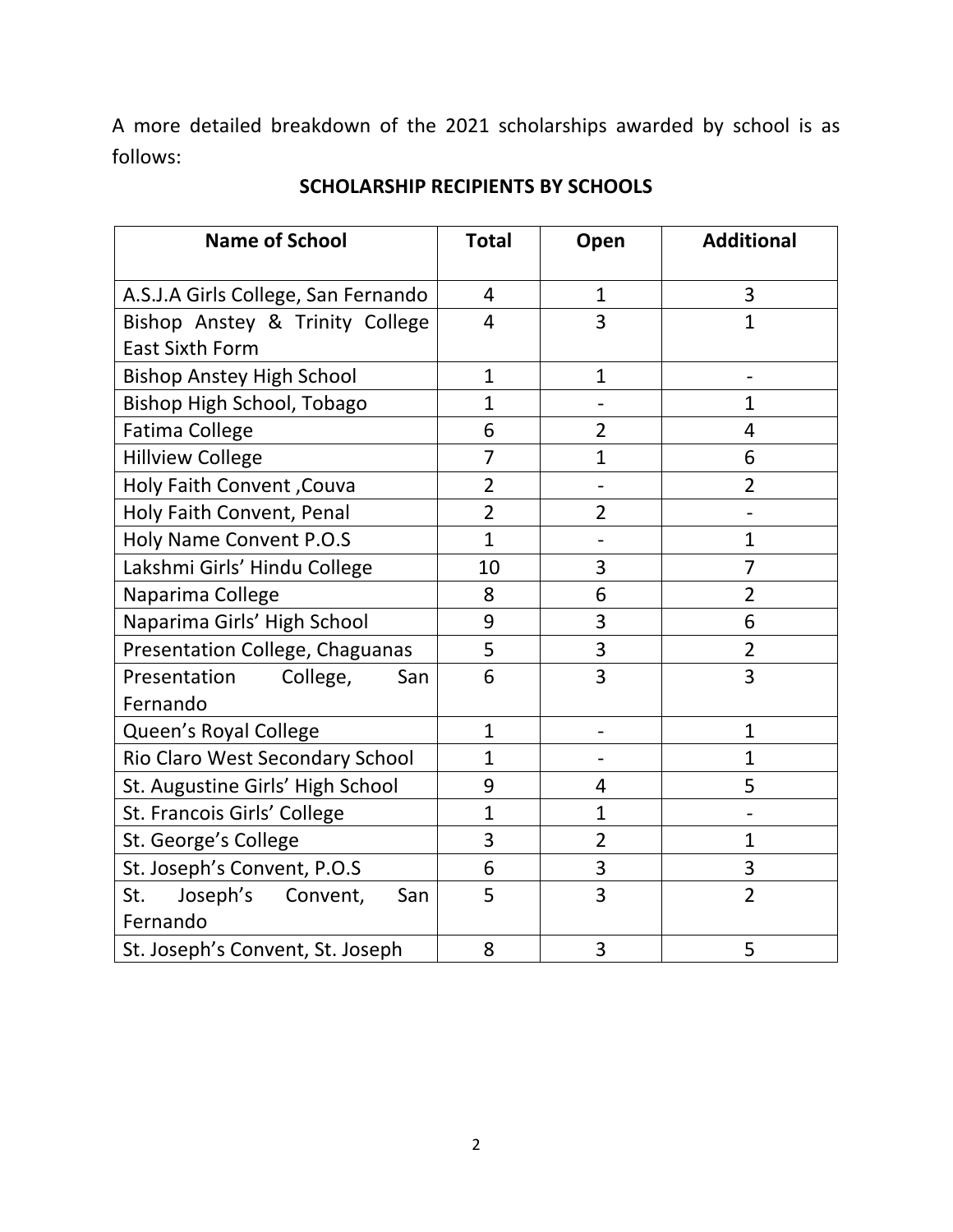Two President's Medals are also awarded to the highest performing studentsin the examinations, in two categories.

- 1. Category (1) comprises Environmental Studies, Information and Communication Technology, Mathematics, and Natural Sciences groups.
- 2. Category (2) comprises Business Studies, Creative and Performing Studies, General Studies, Humanities, Language Studies, and Technical Studies.

The two students recommended for the President's Medals in 2021 are:-

|     | <b>Niall Hosein:</b>    | Naparima College, the top performing<br>student in Environmental Studies,<br>Information and Communication<br>Technology, Mathematics, and Natural<br><b>Sciences</b>                                 |
|-----|-------------------------|-------------------------------------------------------------------------------------------------------------------------------------------------------------------------------------------------------|
| ii. | <b>Nikeesha Nancoo:</b> | Lakshmi Girls' Hindu College, the top<br>performing student in Business Studies,<br>Creative and Performing Studies,<br>General Studies, Language Studies,<br><b>Humanities and Technical Studies</b> |

The Minister of Education, Dr. the Hon. Nyan Gadsby-Dolly, congratulates all awardees for 2021. "*This is a phenomenal achievement for these students especially given the challenges of the last two years that would have affected their mode of education and forced them to adapt quickly. This is testament to their discipline and resilience. I also congratulate their teachers and parents for their support"*

The 2021 scholarship awardees by school are listed below.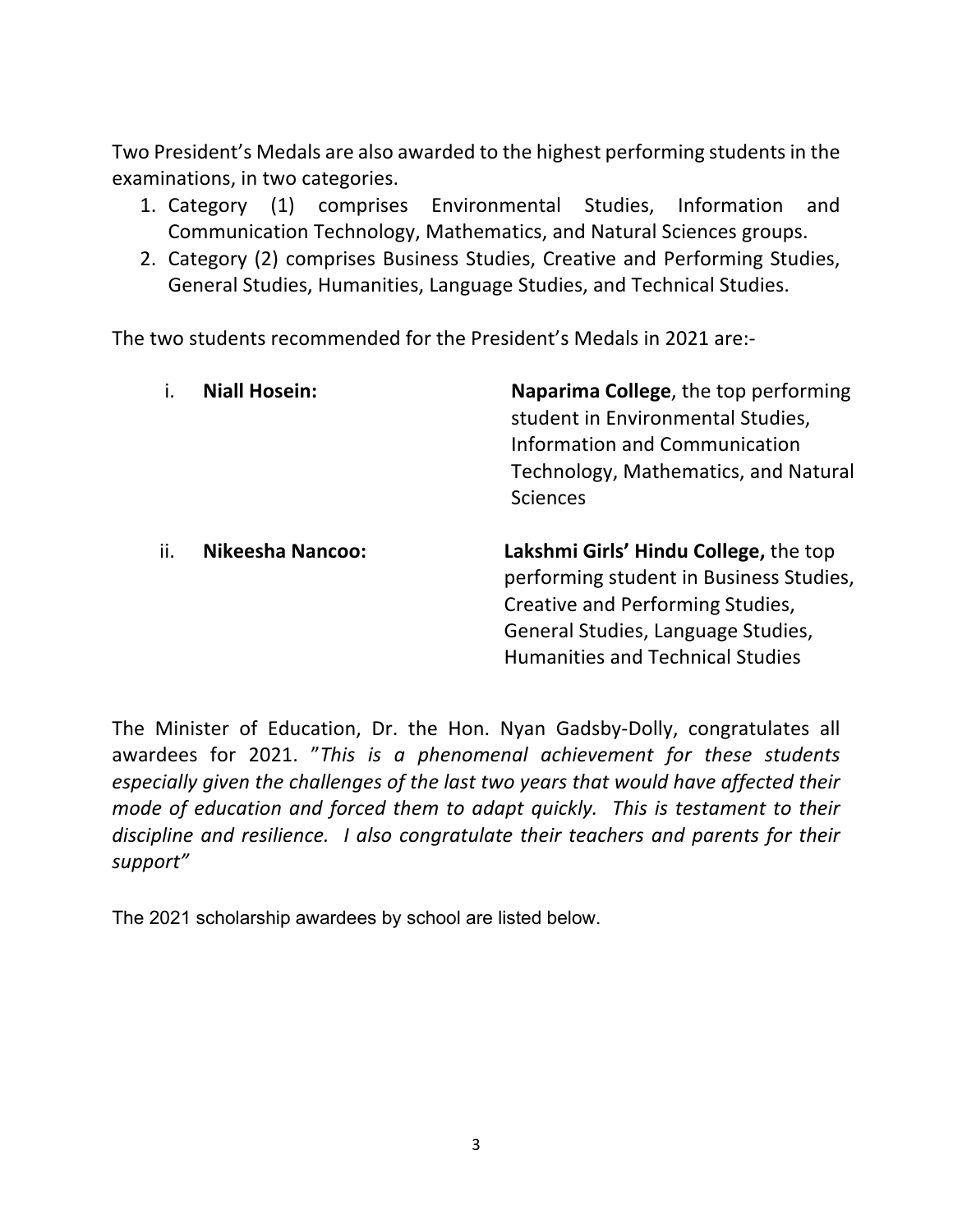# **2021 SCHOLARSHIPS LISTING by SCHOOL**

| <b>FIRST NAME</b>                | <b>LAST NAME</b>                                | <b>GROUP</b>                        | <b>TYPE</b>  |
|----------------------------------|-------------------------------------------------|-------------------------------------|--------------|
|                                  | A.S.J.A. GIRLS' COLLEGE SAN FERNANDO            |                                     | 4            |
| <b>LILY</b>                      | <b>RAMPERSAD</b>                                | Language                            | Open         |
| <b>SURISHA</b>                   | <b>RAMBARAN</b>                                 | Environmental                       | Additional   |
| <b>AMY</b>                       | <b>NARINE</b>                                   | Modern<br>Studies/Humanities        | Additional   |
| <b>ISHANA</b>                    | <b>SOOKOOR</b>                                  | <b>Natural Science</b>              | Additional   |
|                                  | BISHOP ANSTEY & TRINITY COLLEGE EAST SIXTH FORM |                                     | 4            |
| <b>CHERVELLE</b>                 | <b>PIERRE</b>                                   | General/Overall                     | Open         |
| <b>VARINDRA</b>                  | <b>SEEGOBIN</b>                                 | <b>Mathematics</b>                  | Open         |
| <b>JULIANNA</b>                  | <b>LOCHAN</b>                                   | <b>Natural Science</b>              | Open         |
| <b>JEDA</b>                      | <b>DOUGLAS</b>                                  | Language                            | Additional   |
| <b>BISHOP ANSTEY HIGH SCHOOL</b> |                                                 |                                     | $\mathbf{1}$ |
| <b>ELIZABETH</b>                 | <b>CONSTANTINE</b>                              | <b>Creative and Performance</b>     | Open         |
| <b>BISHOP HIGH SCHOOL TOBAGO</b> |                                                 |                                     | $\mathbf{1}$ |
| <b>DANIEL</b>                    | <b>WILSON</b>                                   | Modern<br><b>Studies/Humanities</b> | Additional   |
| <b>FATIMA COLLEGE</b>            |                                                 |                                     | 6            |
| <b>CHRISTIAN</b>                 | <b>HARRIS</b>                                   | Environmental                       | Open         |
| <b>AARON</b>                     | <b>MORUF</b>                                    | <b>Mathematics</b>                  | Open         |
| <b>SEBASTIAN</b>                 | <b>TARDIEU</b>                                  | <b>Business</b>                     | Additional   |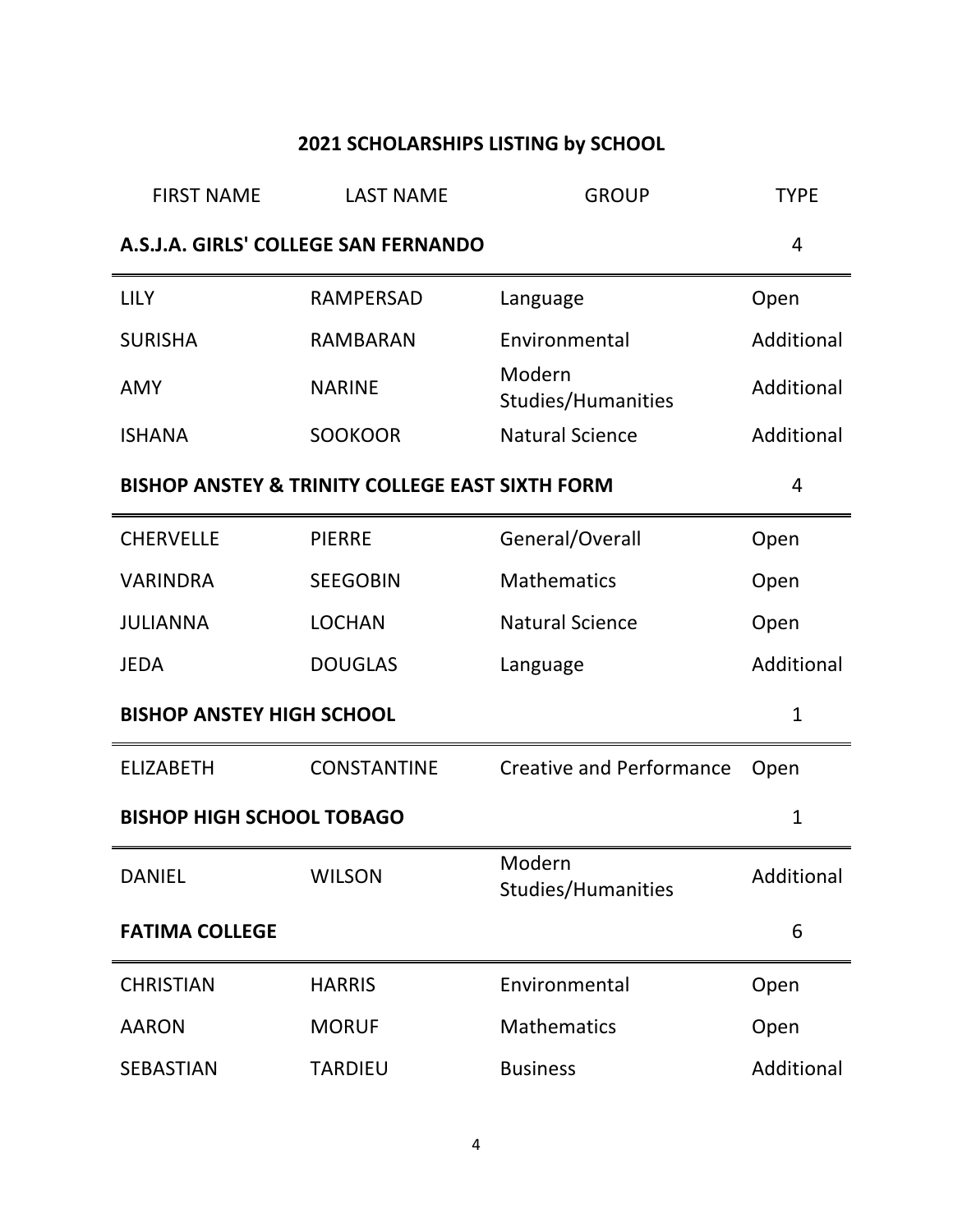| <b>JIBRAEEL</b>                 | <b>MOHAMMED</b>   | Environmental                                                                    | Additional     |
|---------------------------------|-------------------|----------------------------------------------------------------------------------|----------------|
| <b>MEKEL</b>                    | <b>MASON</b>      | General/Overall                                                                  | Additional     |
| <b>MATTHEW</b>                  | D'ABADIE          | <b>Technical</b>                                                                 | Additional     |
| <b>HILLVIEW COLLEGE</b>         |                   |                                                                                  | 7              |
| <b>MICHAEL</b>                  | <b>CHEN</b>       | Information and<br>Communication<br><b>Technology Studies</b>                    | Open           |
| <b>RITHVIK</b>                  | <b>LEE PACK</b>   | Information and<br>Communication<br><b>Technology Studies</b><br>Information and | Additional     |
| <b>NAMRATA</b>                  | <b>JAGANATH</b>   | Communication<br><b>Technology Studies</b><br>Information and                    | Additional     |
| <b>FAITH</b>                    | <b>PERSAD</b>     | Communication<br><b>Technology Studies</b>                                       | Additional     |
| <b>JOEL</b>                     | <b>PHILLIPS</b>   | <b>Mathematics</b>                                                               | Additional     |
| <b>ALYSSA</b>                   | LALMAN            | <b>Mathematics</b>                                                               | Additional     |
| <b>ARYA</b>                     | <b>OLLIVIERRA</b> | <b>Natural Science</b>                                                           | Additional     |
| <b>HOLY FAITH CONVENT COUVA</b> |                   |                                                                                  | $\overline{2}$ |
| <b>LORISSA</b>                  | <b>GEORGE</b>     | Modern<br>Studies/Humanities                                                     | Additional     |
| <b>RENEÉ</b>                    | <b>FORTUNE</b>    | Modern<br>Studies/Humanities                                                     | Additional     |
| <b>HOLY FAITH CONVENT PENAL</b> |                   |                                                                                  | $\overline{2}$ |
| <b>NAVITA</b>                   | <b>RAMPERSAD</b>  | Environmental                                                                    | Open           |
| <b>ANJULI</b>                   | RAMNATHSINGH      | Modern<br>Studies/Humanities                                                     | Open           |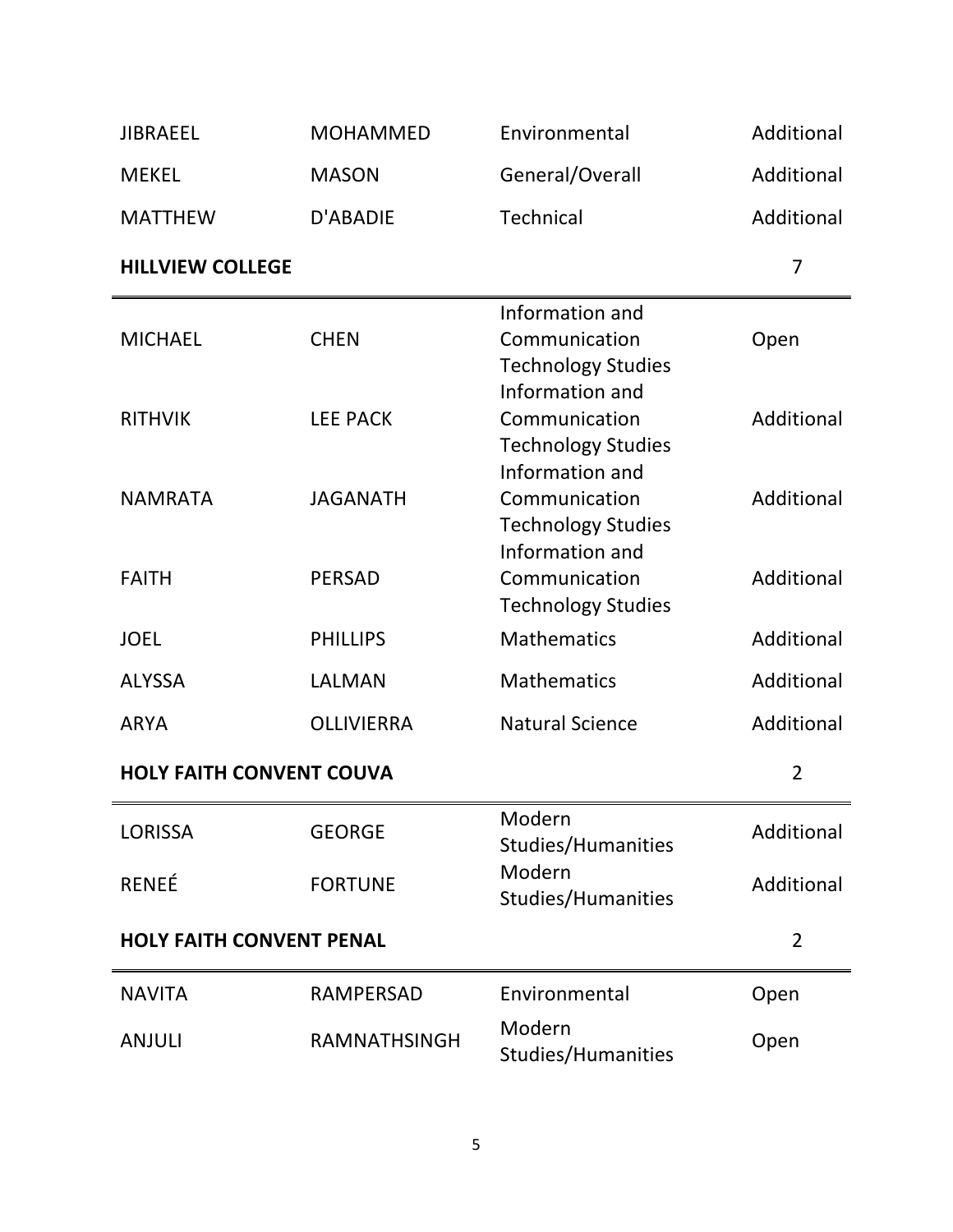## **HOLY NAME CONVENT PORT OF SPAIN** 1

| <b>ANYYA</b>                        | <b>MOHAMMED</b>  | Language                                                                         | Additional |
|-------------------------------------|------------------|----------------------------------------------------------------------------------|------------|
| <b>LAKSHMI GIRLS' HINDU COLLEGE</b> |                  | 10                                                                               |            |
| <b>KAYASHTA</b>                     | <b>DASS</b>      | <b>Natural Science</b>                                                           | Open       |
| <b>NIKEESHA</b>                     | <b>NANCOO</b>    | <b>Business</b>                                                                  | Open       |
| <b>SAMANTHA</b>                     | <b>SANKARAN</b>  | <b>Business</b>                                                                  | Open       |
| <b>KARUNA</b>                       | <b>NARINE</b>    | <b>Business</b>                                                                  | Additional |
| <b>ARIANNA</b>                      | <b>BEERAY</b>    | General/Overall                                                                  | Additional |
| <b>SHANIA</b>                       | <b>HEETAI</b>    | General/Overall                                                                  | Additional |
| <b>GAVEENA</b>                      | <b>RAMPERSAD</b> | General/Overall                                                                  | Additional |
| <b>ANDREA</b>                       | <b>LOPES</b>     | General/Overall                                                                  | Additional |
| <b>ARIANNA</b>                      | <b>OGIR</b>      | General/Overall                                                                  | Additional |
| <b>SHERELLE</b>                     | <b>DE GANNES</b> | Language                                                                         | Additional |
| <b>NAPARIMA COLLEGE</b>             |                  |                                                                                  | 8          |
| <b>PRASHANT</b>                     | <b>RAMDEO</b>    | Information and<br>Communication<br><b>Technology Studies</b><br>Information and | Open       |
| <b>SRINIVAS</b>                     | <b>MAHARAJ</b>   | Communication<br><b>Technology Studies</b>                                       | Open       |
| <b>NIALL</b>                        | <b>HOSEIN</b>    | <b>Mathematics</b>                                                               | Open       |
| <b>JAASIEL</b>                      | <b>EDWARDS</b>   | <b>Mathematics</b>                                                               | Open       |
| <b>CYD</b>                          | <b>MAHARAJ</b>   | <b>Natural Science</b>                                                           | Open       |
| <b>AIDEN</b>                        | <b>RAMGOOLAM</b> | <b>Natural Science</b>                                                           | Open       |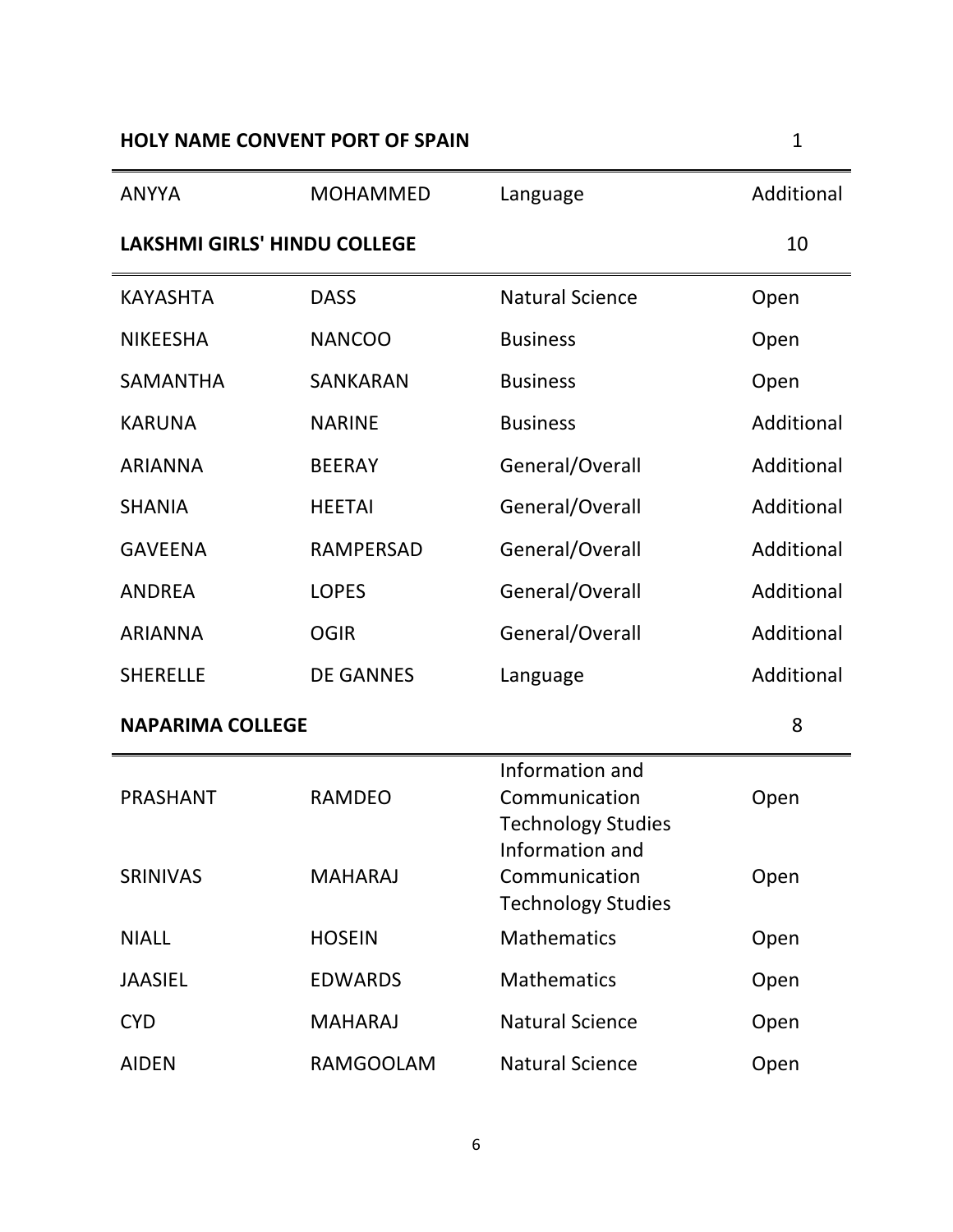| <b>PRATIK</b>                         | <b>JITENDRA</b>                   | <b>Mathematics</b>                                            | Additional |
|---------------------------------------|-----------------------------------|---------------------------------------------------------------|------------|
| <b>JAASIEL</b>                        | <b>EDWARDS</b>                    | <b>Natural Science</b>                                        | Additional |
| <b>NAPARIMA GIRLS' HIGH SCHOOL</b>    |                                   |                                                               | 9          |
| LE-AN                                 | <b>TELESFORD</b>                  | <b>Creative and Performance</b>                               | Open       |
| <b>SHREYA</b>                         | <b>MAHARAJ</b>                    | <b>Creative and Performance</b>                               | Open       |
| <b>ELIZABETH</b>                      | POORAN-ROODAL                     | Language                                                      | Open       |
| <b>TERNESIA</b>                       | <b>REMY</b>                       | <b>Business</b>                                               | Additional |
| <b>BRIDGET</b>                        | RAMKALAWAN                        | <b>Business</b>                                               | Additional |
| <b>ASIYAH</b>                         | <b>KALLOO</b>                     | <b>Creative and Performance</b>                               | Additional |
| <b>ALYSSA</b>                         | <b>RAMDATH</b>                    | <b>Creative and Performance</b>                               | Additional |
| <b>REBEKAH</b>                        | <b>JAMADAR</b>                    | <b>Creative and Performance</b>                               | Additional |
| <b>CHLOE</b>                          | <b>SINANAN</b>                    | <b>Creative and Performance</b>                               | Additional |
| <b>PRESENTATION COLLEGE CHAGUANAS</b> |                                   |                                                               | 5          |
|                                       |                                   |                                                               |            |
| <b>ATREE</b>                          | <b>DODOLL</b>                     | <b>Natural Science</b>                                        | Open       |
| <b>KAVESH</b>                         | <b>RAMNARACE</b><br><b>SINGH</b>  | Environmental                                                 | Open       |
| <b>NICHOLAS</b>                       | <b>RAMROOP</b>                    | Information and<br>Communication<br><b>Technology Studies</b> | Open       |
| <b>VARAUN</b>                         | <b>RAMGOOLIE</b>                  | <b>Natural Science</b>                                        | Additional |
| <b>ASIM</b>                           | ALI                               | <b>Technical</b>                                              | Additional |
|                                       | PRESENTATION COLLEGE SAN FERNANDO |                                                               | 6          |
| <b>KESHAVA</b>                        | <b>SINGH</b>                      | <b>Natural Science</b>                                        | Open       |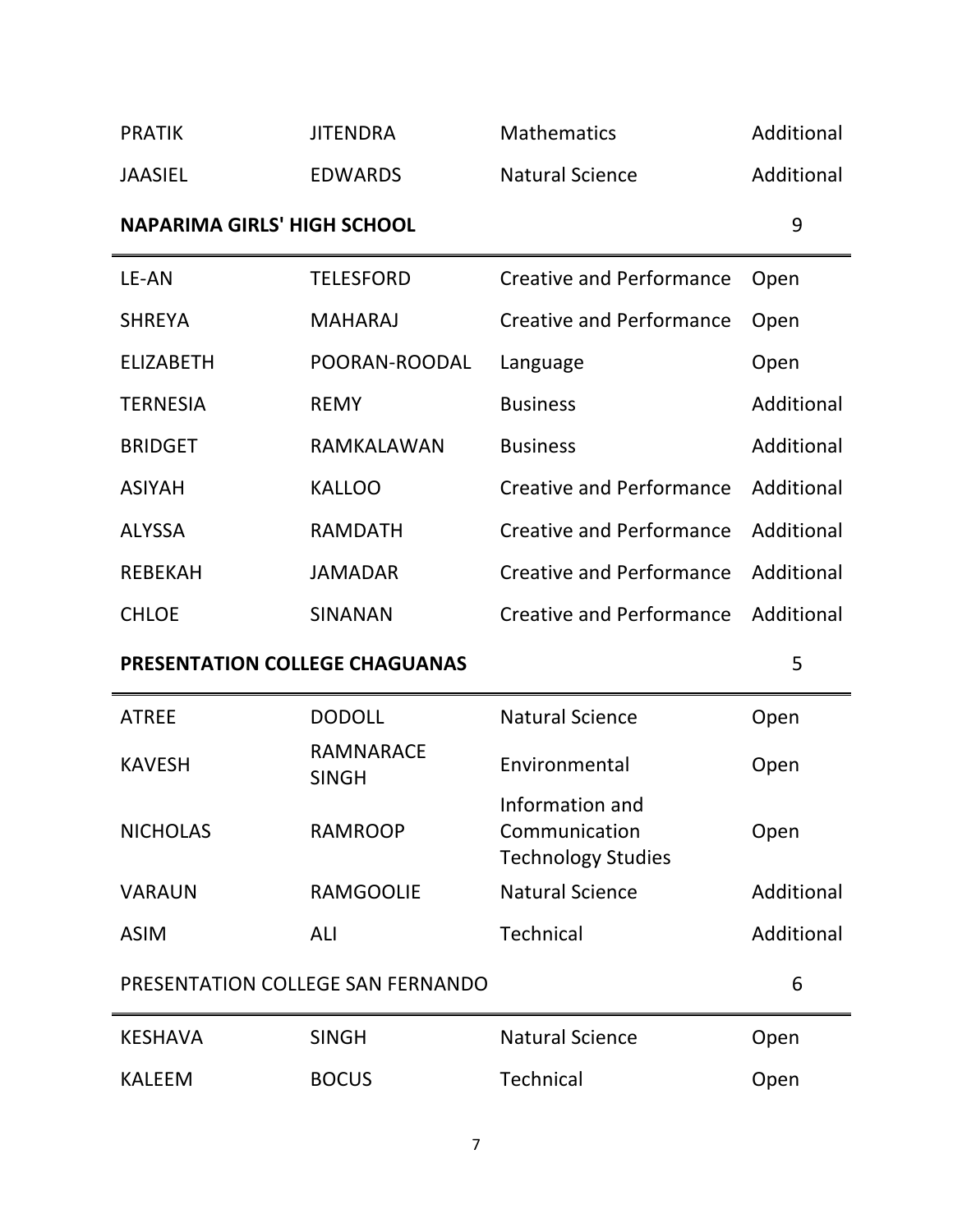| <b>AAMIR</b>                           | <b>RASSUL</b>                    | <b>Technical</b>                                              | Open         |
|----------------------------------------|----------------------------------|---------------------------------------------------------------|--------------|
| <b>NEVAL</b>                           | <b>RATTAN</b>                    | <b>Mathematics</b>                                            | Additional   |
| <b>NIKEL</b>                           | <b>BAPTISTE</b>                  | <b>Technical</b>                                              | Additional   |
| <b>DARNELL</b>                         | <b>RAMDEO</b>                    | <b>Technical</b>                                              | Additional   |
| <b>QUEEN'S ROYAL COLLEGE</b>           |                                  |                                                               | $\mathbf{1}$ |
| <b>JAFARI</b>                          | <b>CHASE</b>                     | Modern<br>Studies/Humanities                                  | Additional   |
| RIO CLARO WEST SECONDARY SCHOOL        |                                  |                                                               | $\mathbf{1}$ |
| <b>AKEEM</b>                           | <b>DECAINE</b>                   | Modern<br>Studies/Humanities                                  | Additional   |
| <b>ST AUGUSTINE GIRLS' HIGH SCHOOL</b> |                                  |                                                               | 9            |
| <b>SYDNEY</b>                          | <b>RAMDIAL</b>                   | <b>Business</b>                                               | Open         |
| <b>CHELCIE</b>                         | <b>MOHAMMED</b>                  | <b>Business</b>                                               | Open         |
| <b>DANAE</b>                           | ALI                              | General/Overall                                               | Open         |
| <b>JADA</b>                            | <b>CUMMINGS</b>                  | Language                                                      | Open         |
| <b>NOORIE</b>                          | <b>HOOSANEY</b>                  | <b>Business</b>                                               | Additional   |
| <b>KATIA</b>                           | <b>MAHARAJ-</b><br><b>PHAGOO</b> | Information and<br>Communication<br><b>Technology Studies</b> | Additional   |
| <b>TYJONDAH</b>                        | <b>MORRIS</b>                    | Information and<br>Communication<br><b>Technology Studies</b> | Additional   |
| RA'EESAH                               | <b>HOSEIN</b>                    | Language                                                      | Additional   |
| <b>CELESTE</b>                         | <b>NOTTINGHAM</b>                | Modern<br>Studies/Humanities                                  | Additional   |
| <b>ST FRANCOIS GIRLS' COLLEGE</b>      |                                  |                                                               | 1            |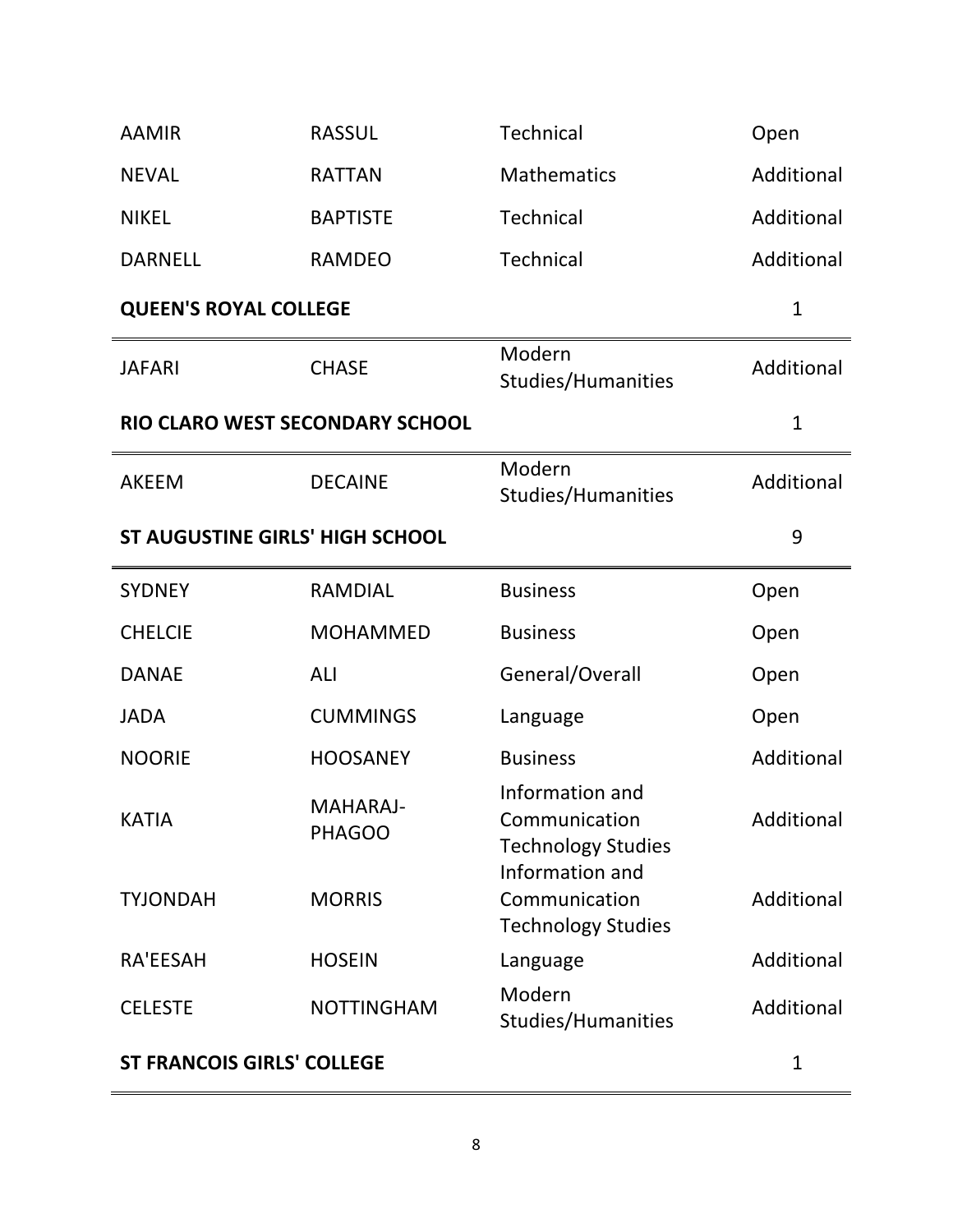| <b>SACHEL</b>                       | <b>CRICHLOW</b>  | <b>Natural Science</b>                                        | Open       |
|-------------------------------------|------------------|---------------------------------------------------------------|------------|
| <b>ST GEORGE'S COLLEGE</b>          |                  |                                                               | 3          |
| <b>SHEVRON</b>                      | <b>NOEL</b>      | <b>Creative and Performance</b>                               | Open       |
| <b>SHIRVANA</b>                     | <b>BACHU</b>     | Modern<br><b>Studies/Humanities</b>                           | Open       |
| <b>NZINGA</b>                       | <b>IFOMA</b>     | <b>Technical</b>                                              | Additional |
| ST JOSEPH'S CONVENT - PORT OF SPAIN |                  |                                                               | 6          |
| <b>JUSTINE</b>                      | LE BLANC         | <b>Business</b>                                               | Open       |
| <b>RENÉE</b>                        | <b>BLANC</b>     | <b>Creative and Performance</b>                               | Open       |
| ZOË                                 | <b>GONSALVES</b> | Environmental                                                 | Open       |
| <b>EMMA</b>                         | <b>HARDY</b>     | <b>Creative and Performance</b>                               | Additional |
| <b>ARIANNE-MARIE</b>                | <b>ROCKE</b>     | Environmental                                                 | Additional |
| <b>CHARLOTTE</b>                    | <b>CAMACHO</b>   | <b>Natural Science</b>                                        | Additional |
| ST JOSEPH'S CONVENT - SAN FERNANDO  |                  |                                                               | 5          |
| <b>MYA</b>                          | <b>AYILARA</b>   | Language                                                      | Open       |
| <b>SAMARA</b>                       | <b>RAM</b>       | Language                                                      | Open       |
| <b>ASHLEY</b>                       | <b>WHARWOOD</b>  | <b>Mathematics</b>                                            | Open       |
| <b>REINIKA</b>                      | <b>HOWARD</b>    | Environmental                                                 | Additional |
| <b>CATHERINE</b>                    | <b>ALEXANDER</b> | Language                                                      | Additional |
| ST JOSEPH'S CONVENT - ST JOSEPH     |                  |                                                               | 8          |
| <b>ISIAH</b>                        | <b>JOHN</b>      | Environmental                                                 | Open       |
| <b>RAESHANA</b>                     | <b>SOOKHOO</b>   | Information and<br>Communication<br><b>Technology Studies</b> | Open       |